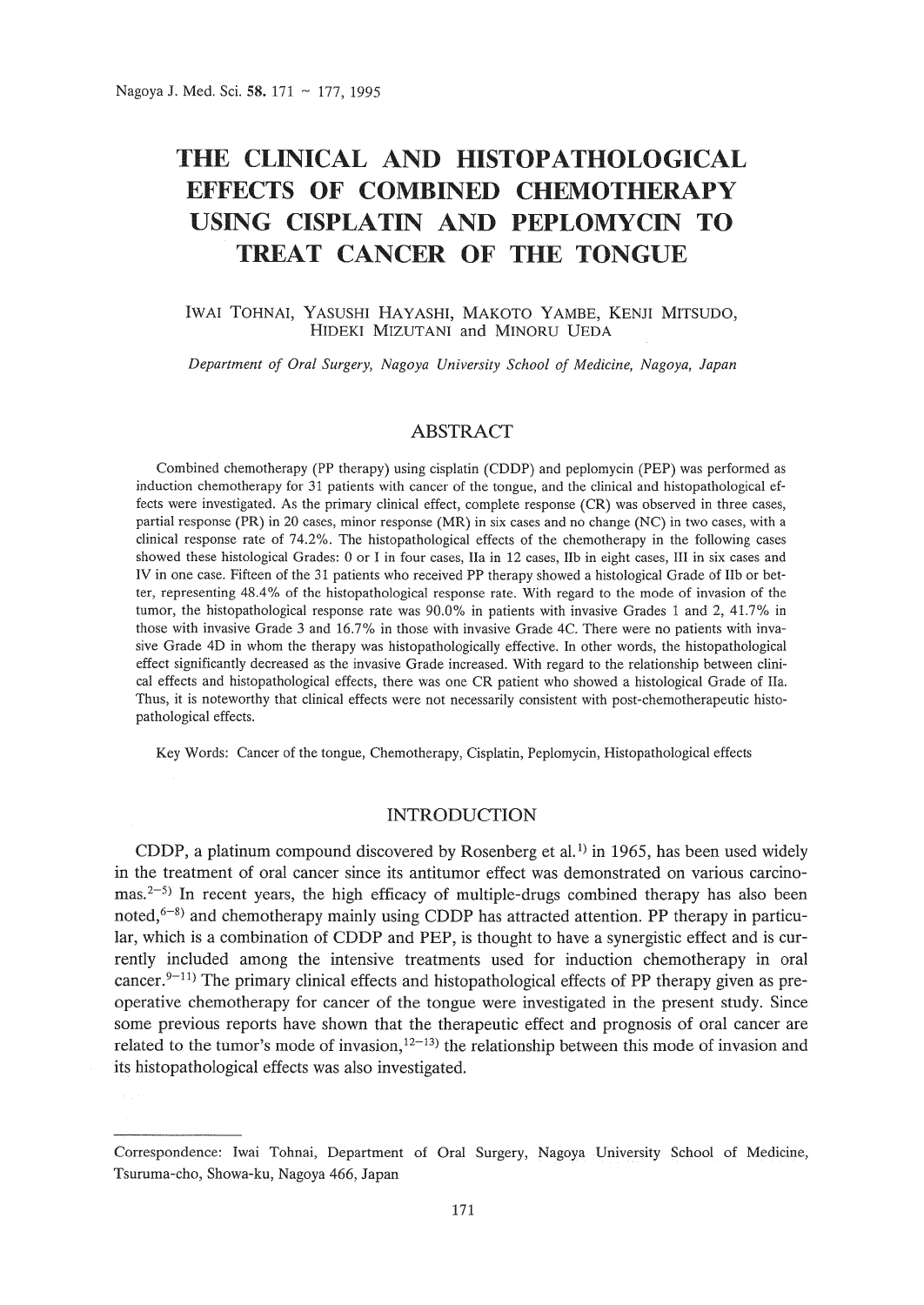### SUBJECTS AND METHODS

In this study, 31 patients (22 males and nine females; ranging in age from 27 to 69 years, with a mean age of 48.7 years) with primary cancer of the tongue were treated at the Department of Oral Surgery of Nagoya University Hospital. In clinical staging, six patients showed Stage I, 13 Stage II, nine Stage III and three Stage IV (clinical staging: Stage I: T1NOMO, Stage II: T2N0M0, Stage III: T3N0M0 or T1, 2, 3N1M0 and Stage IV: T4N0, 1M0 or T1  $\sim$  3N2,  $3M<sub>0</sub>$ ,  $<sup>14</sup>$  The histopathological diagnosis was squamous cell carcinoma in all 31 patients. Histo-</sup> logical grading of the mode of invasion (invasive Grade) showed 10 patients with invasive Grade 1 or 2, 12 with invasive Grade 3, six with invasive Grade 4C and three with invasive Grade 4D. Histological grading of invasive Grade was outlined by Yamamoto et al.<sup>12)</sup> as follows: invasive Grade 1: a well-defined borderline; invasive Grade 2: cords present with a less marked borderline; invasive Grade 3: groups of cells with no distinct borderline; invasive Grade 4C: a diffuse invasion of cord-like structures and invasive Grade 4D: a diffuse invasion of diffuse type.<sup>12)</sup> PP therapy was performed as preoperative chemotherapy, followed by tumor resection.

The treatment regimen included intravenous PP and PP intra-arterial infusion therapy sequentially administered. PP intravenous infusion therapy consisted of a dose of CDDP (80-100) mg/d) administrated over 1 h on day 1, followed by a 1 h infusion of PEP (5-10 mg/d) from days 2 to 6. PP intra-arterial infusion therapy consisted of a CDDP dose  $(20 \text{ mg/d})$  administrated around the clock for 5 consecutive days, followed by a 24 h infusion of PEP ( $5-10$  mg/ d) from days 6 to 10. All patients received two courses as a rule. The mean dose was 174.6 mg of CDDP and 74.3 mg of PEP.

In evaluating the clinical effects, the therapy was considered effective in patients who showed PR or better according to the criteria for therapeutic effects established by the Japan Society for Cancer Therapy.15) The histopathological effects of chemotherapy were evaluated from specimens collected while in surgical resection. The therapy was considered effective in patients who showed a histological Grade of lIb or better according to the classification proposed by Shimosato and Oboshi.<sup>16)</sup> The grading of histopathological effects by Shimosato and Oboshi (histological Grade) is as follows: histological Grade 0: no response; histological Grade I: characteristic changes are noted in tumor cells but tumor structures are not destroyed; histological Grade IIa: mild destruction of tumor structures i.e., "viable tumor cells" are frequently observed; histological Grade lIb: severe destruction of tumor structures, that is, "viable tumor cells" are few in number; histological Grade III: markedly altered, presumably non-viable tumor cells are present alone or in small clusters and "viable cells" are hardly seen; histological Grade IV: no tumor cells are present in any section. Significant differences were analyzed using the  $x^2$  test.

### RESULTS

1. The relationship between clinical effects and the clinical stage

In Table 1, the primary clinical effect was CR in three cases, PR in 20 cases, MR in six cases and NC in two cases. The overall clinical response rate was 74.2% when a response of PR or better was regarded as effective. According to the clinical stage, the clinical response rate was 83.3% for clinical stage I, 76.9% for clinical stage II, 77.8% for clinical stage III and 33.3% for clinical stage IV. The clinical response rate for clinical stages I and II early cancers was 78.9%. Although there was no significant difference, the rate was higher than 66.7% in clinical stages III and IV progressive cancers (Table 1).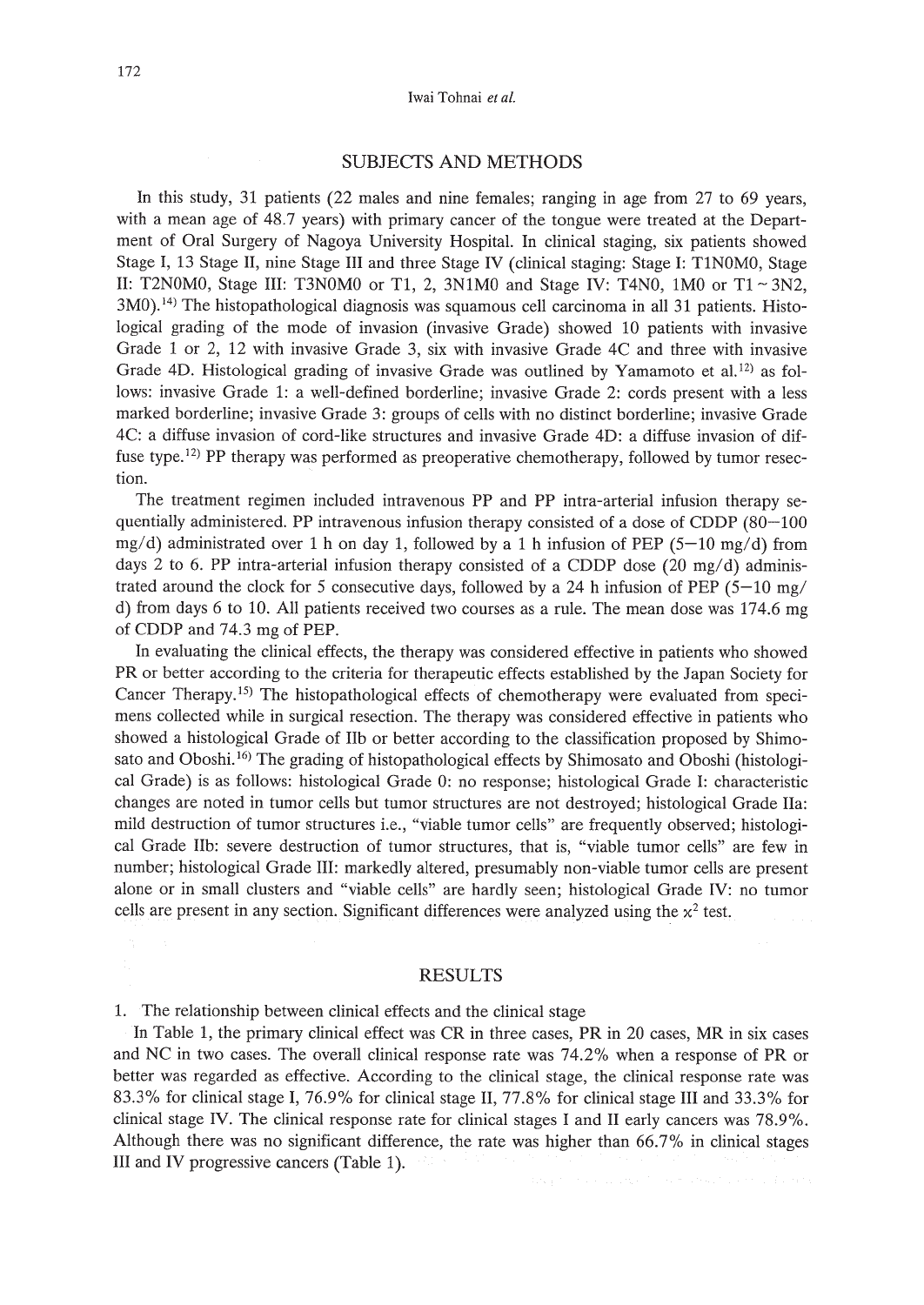| Clinical Effect<br>Clinical Stage | NC             | MR             | PR     | CR             | Clinical Response<br>Rate $(\%)$ |
|-----------------------------------|----------------|----------------|--------|----------------|----------------------------------|
| 1                                 |                |                | 3      | $\mathfrak{2}$ | 83.3<br>178.9                    |
| $\mathbf{I}$                      | 1              | $\overline{2}$ | 9      |                | 76.9                             |
| III                               |                | $\overline{2}$ | $\tau$ |                | 77.8<br>166.7                    |
| IV                                |                |                |        |                | 33.3                             |
| Total                             | $\overline{2}$ | 6              | 20     | 3              | 74.2                             |

Table 1. The relationship between clinical effects and the clinical stage (number of patients and clinical response rate).

Clinical response rate: (number of patients with a clinical effect of PR+CR/number of patients with a clinical effect of NC+MR+PR+CR)  $\times$  100.

# 2. The relationship between histopathological effects and the clinical stage

Post-chemotherapeutic histopathological effects were investigated using the Shimosato and Oboshi classification system. **In** Table 2, four patients showed histological Grade 0 or I, 12 showed histological Grade IIa, eight showed histological Grade IIb, six showed histological Grade III and one showed histological Grade **IV.** Assuming that the **PP** therapy was regarded as effective in patients whose post-chemotherapeutic histological findings were Grade **IIb** or better, the therapy was effective in 15 patients, with a histopathological response rate of 48.4%. **In** a similar manner, post-chemotherapeutic, histopathological effects were investigated according to the clinical stage classification. The histopathological response rate was 57.9% in clinical stages I and II patients. Although there was no significant difference, the rate was higher than 33.3% in clinical stages III and **IV** patients.

Table 2. The relationship between histopathological effects and the clinical stage (number of patients and histopathological response rate).

| Histological Grade<br>Clinical Stage | 0, 1           | IIa            | IIb                 | Ш                                                    | IV | Histopathological<br>Response Rate (%) |
|--------------------------------------|----------------|----------------|---------------------|------------------------------------------------------|----|----------------------------------------|
| $\bf{I}$                             |                | $\overline{2}$ | $\mathfrak{2}$      | $\overline{2}$                                       |    | 66.7<br>157.9                          |
| $\mathbf{I}$                         | $\overline{2}$ | $\overline{4}$ | 3                   | 3                                                    | 1  | 53.8                                   |
| III                                  |                | 5              | 2                   | 1                                                    |    | 33.3<br>33.3                           |
| IV                                   |                | 1              | 1                   |                                                      |    | 33.3                                   |
| Total                                | 4              | 12             | 8<br><b>COLLEGE</b> | 6<br>the contract of the contract of the contract of | 1  | 48.4                                   |

Histopathological response rate: (number of patients with histological Grade IIb+III+IV/number with patients of histological Grade 0,  $I+IIa+IIb+III+IV$ )  $\times$  100.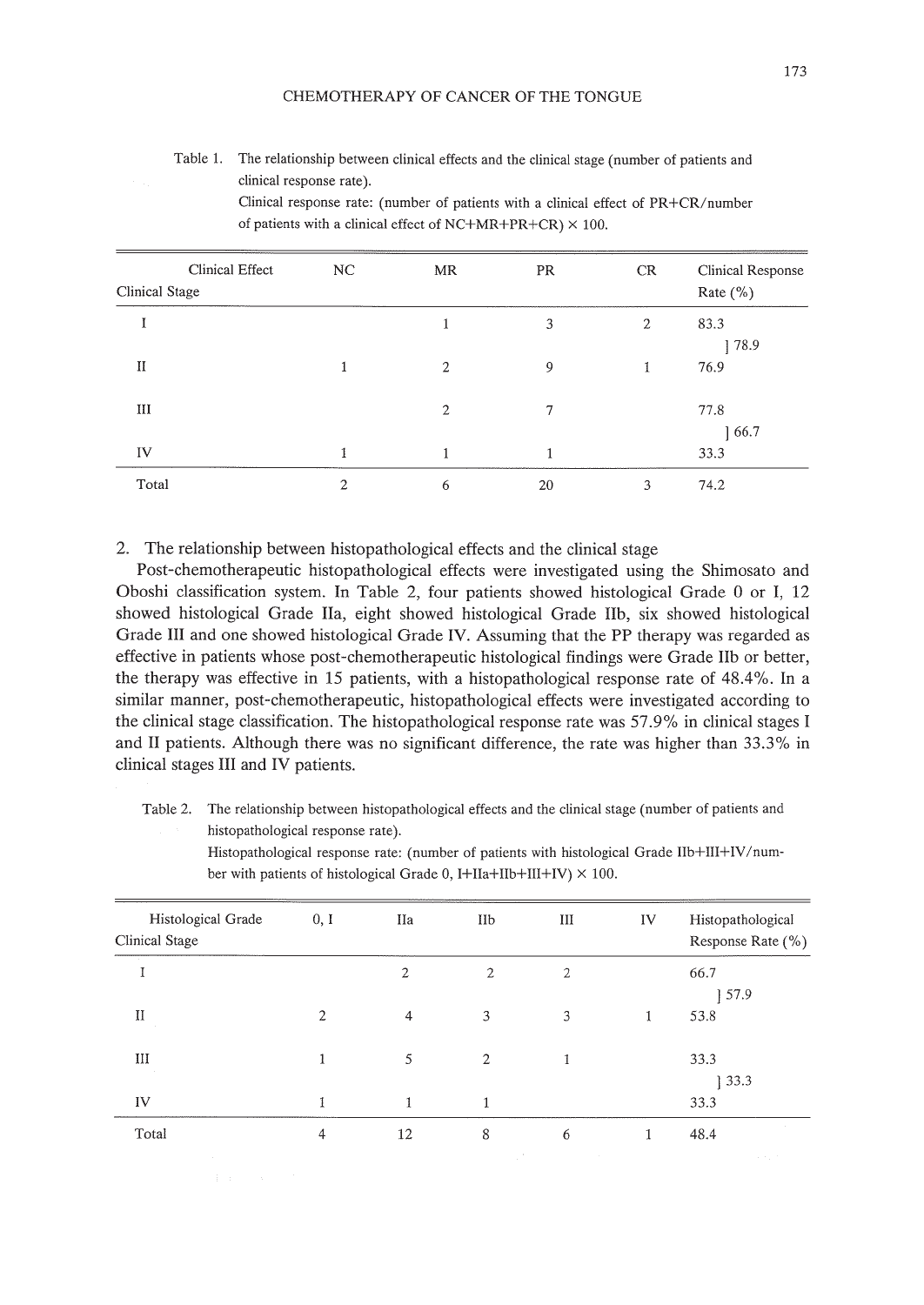3. The relationship between histopathological effects and the invasive Grade

of patients with histological Grade 0, I+IIa+IIb+III+IV)  $\times$  100.

Post-chemotherapeutic histopathological effects were investigated according to the invasive Grade. In Table 3, a histological Grade IIb effect (or better) was observed in nine (90%) of 10 patients with invasive Grade 1 or 2, five (41.7%) of 12 patients with invasive Grade 3, one (16.7%) of six patients with invasive Grade 4C and none of the three patients with invasive Grade 4D. The histopathological response rate in patients with invasive Grades 4C and 4D was only 11.1%, significantly lower than  $63.6\%$  in patients with invasive Grades 1, 2 or 3 (p  $< 0.01$ ).

Table 3. The relationship between histopathological effects and the invasive Grade (number of patients and histopathological response rate).

| Histological Grade<br><b>Invasive Grade</b> | 0, 1           | IIa | IIb | III            | IV               | Histopathological<br>Response Rate (%) |
|---------------------------------------------|----------------|-----|-----|----------------|------------------|----------------------------------------|
| 1, 2                                        |                | 1   | 5   | 3              | 1                | 90.0<br> 63.6                          |
| 3                                           |                | 7   | 3   | $\overline{2}$ |                  | 41.7<br>**                             |
| 4C                                          | 2              | 3   |     | 1              |                  | 16.7<br>$111.1 -$                      |
| 4D                                          | $\overline{2}$ | 1   |     |                |                  | 0.0                                    |
| Total                                       | $\overline{4}$ | 12  | 8   | 6              | $(**: p < 0.01)$ | 48.4                                   |

Histopathological response rate: (number of patients with histological Grade lIb+III+IV/number

4. Th relationship between post-chemotherapeutic histopathological effects and clinical effects Post-chemotherapeutic histopathological effects were investigated based on clinical effects. In

Table 4. The relationship between post-chemotherapentic histopathological effects and clinical effects (number of patients and histopathological response rate). Histopathological response rate: (number of patients with histological Grade lIb+III+IV/ number of patients with histological Grade 0, I+IIa+IIb+III+IV)  $\times$  100.

| Histological Grade<br>Invasive Grade | 0, I | IIa            | IIb | III          | IV               | Histopathological<br>Response Rate (%) |
|--------------------------------------|------|----------------|-----|--------------|------------------|----------------------------------------|
| NC                                   | 1    | 1              |     |              |                  | 0.0                                    |
|                                      |      |                |     |              |                  | 10.0                                   |
| MR                                   | 2    | $\overline{4}$ |     |              |                  | 0.0                                    |
|                                      |      |                |     |              |                  | **                                     |
| PR                                   | 1    | 6              | 8   | 5            |                  | 65.0                                   |
|                                      |      |                |     |              |                  | $165.2 -$                              |
| CR                                   |      | 1              |     | $\mathbf{1}$ | 1                | 66.7                                   |
| Total                                | 4    | 12             | 8   | 6            | 1                | 48.4                                   |
|                                      |      |                |     |              | $(**: p < 0.01)$ |                                        |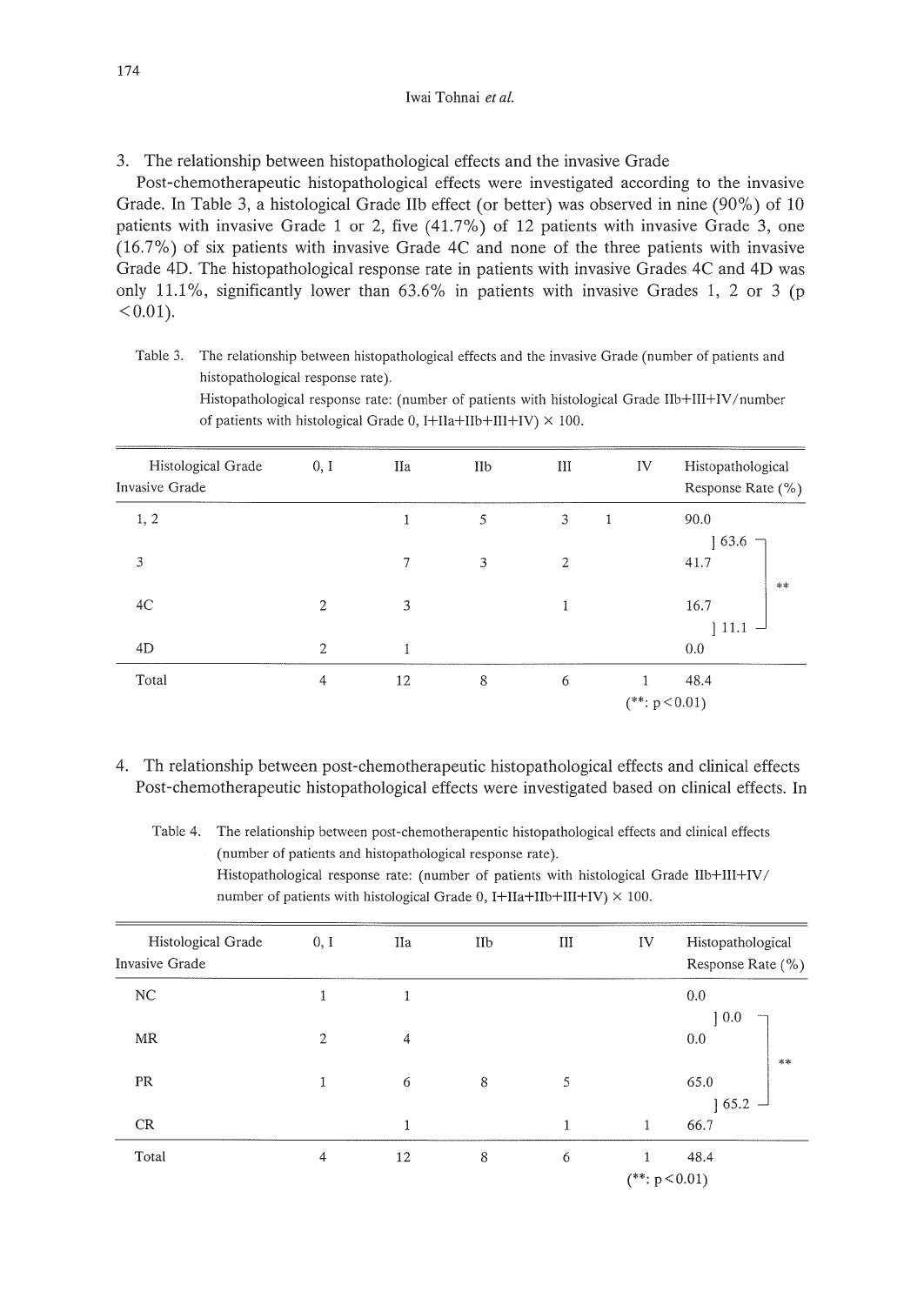Table 4, among the eight patients who showed NC or MR, three showed histological Grade 0 or I and five showed Grade IIa, indicating that the histopathological effects were poor. Among 20 patients who showed PR, however, there was one histological Grade 0 or I, six histological Grade IIa, eight histological Grade lIb and five histological Grade III, indicating a considerably wide distribution. It is noteworthy that in one of three patients in whom CR was achieved clinically, the histological effect was Grade IIa.

#### DISCUSSION

The use of CDDP in the treatment of head and neck cancers was first reported by Lippman et al.<sup>17)</sup> Since Wittes et al.<sup>18)</sup> confirmed its usefulness, many studies have been performed. Thereafter, the usefulness of this drug has been recognized in combination with bleomycin (BLM) and methotrexate (MTX). Since combined chemotherapy using CDDP and PEP was experimentally reported by Masuno<sup>19</sup>) and Ekimoto et al.<sup>20</sup> to have a synergistic effect, the efficacy of this combination has been clinically reported as well.<sup>9-11)</sup> The clinical response rate was 74.2% in the present study, which was approximately the same as or slightly higher than those in previous studies.

Many studies on the histopathological effects of chemotherapy for oral cancer have confirmed the effects of BLM and PEP. According to reports on the single administration of BLM, 13 (39.4%) of 33 patients with oral cancer in the report by Ozeki<sup>21</sup> and 21 (29.2%) of 72 patients in the report of Amagasa et al.<sup>22)</sup> showed histological Grade IIb or better. In the present study, the histopathological effect of preoperative administration of CDDP at a mean dose of 174.6 mg and PEP at a mean dose of 74.3 mg was observed in 15 (48.4%) of the 31 patients, higher than the rates in these earlier reports. Kurita et al.<sup>23)</sup> administered the combination therapy of CDDP and PEP as preoperative induction chemotherapy in patients with carcinoma of the head and neck, with histopathological effect in four (33.3%) of 12 patients. For cancer of the tongue in particular, a histopathological response rate as high as  $57.6\%$  (2/3) was observed by the combined administration of CDDP at a mean dose of 236.7 mg and PEP at a mean dose of 150 mg. The higher rate was probably because the doses of CDDP and PEP were higher than those administered in the present study.

Although the histopathological effect decreased slightly as the clinical stage progressed, there was no significant difference between histopathological effects and clinical stages. With regard to the invasive Grade, it has been shown that the effect of BLM therapy was good in patients with invasive Grades 1 or 2, and that the therapy became increasingly ineffective with progression to invasive Grades  $4C$  and  $4D<sup>12</sup>$ . There have been no reports on the histopathological effects of CDDP from the perspective of an invasive Grade, but the histopathological response rate was as high as  $90.0\%$  in patients with invasive Grade 1 or 2 in the present study. However, the rates in patients with invasive Grades 3 and 4C were 41.7% and 16.7%, respectively, and the therapy was not histopathologically effective in any of the patients with invasive Grade 4D. In other words, the histopathological effect significantly decreased as the invasive Grade increased. These results suggest that a tumor's invasive Grade is more closely related to the histopathological effect of combined chemotherapy with CDDP and PEP than its localized size.

With regard to the relationship between clinical and histopathological effects, it seemed that histopathologically ineffective patients were clinically ineffective as well. However, the clinical effect was not necessarily consistent with the histopathological effect in the patient groups showing PR and CR. Up to now, one CR patient with post-chemotherapeutic histological Grade IIa is fairly well, due to a total resection of the tongue after chemotherapy. Our results raise an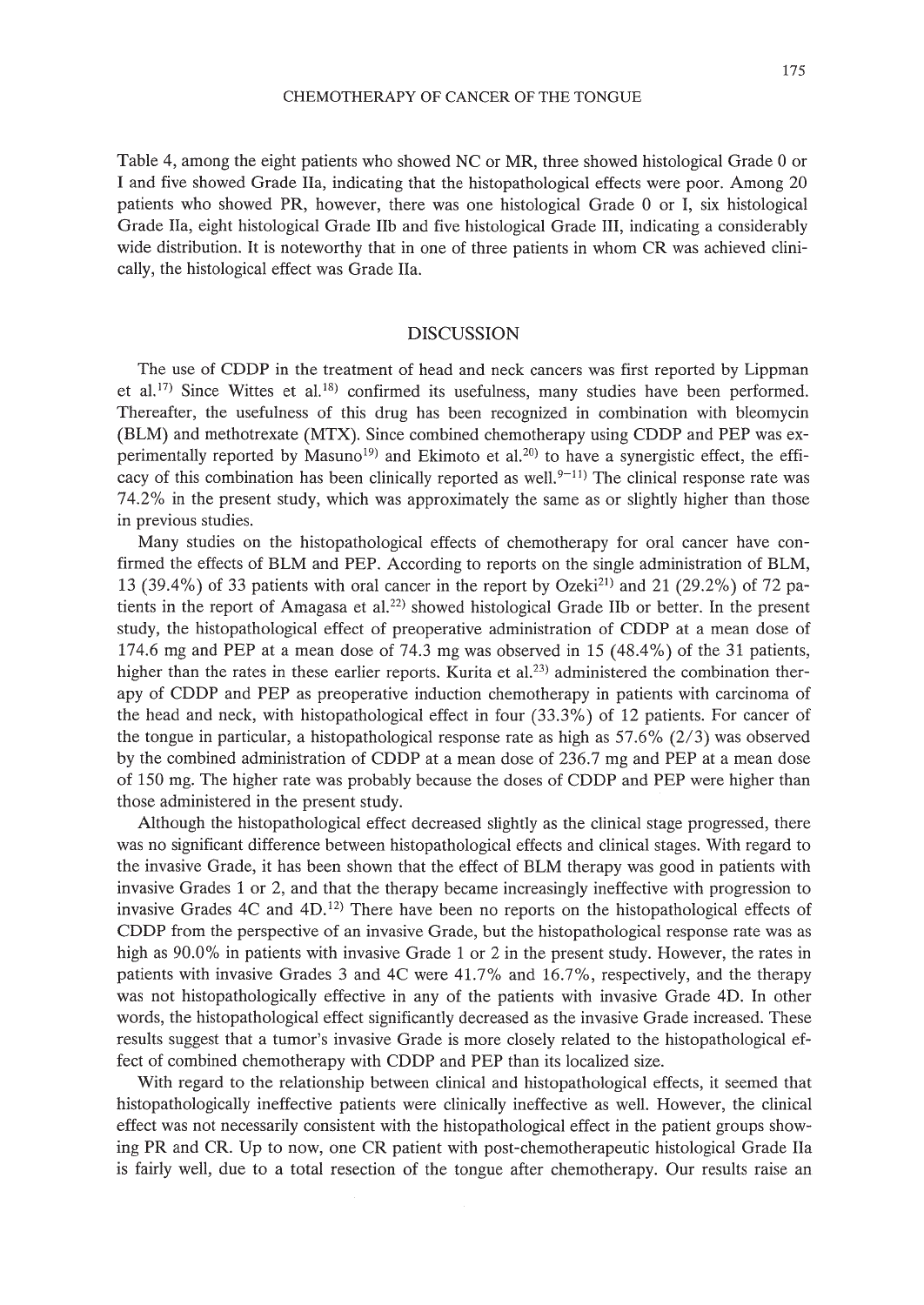important problem regarding the evaluation of clinical effects in the future.

# REFEREMCES

- 1) Rosenberg, B., Van Camp, L. and Krigas, T.: Inhibition of cell division in E. coli by electrolysis products from a platinum electrode. *Nature,* 205, 698-699 (1965).
- 2) Nerrin, C.E.: Treatment of genitourinary tumors with cis-dichlorodiammine-platinum (II): Experience in 250 patients. *Cancer Treat. Rep.,* 63, 1579-1584 (1979).
- 3) Wiltsha, E. and Kroner, T.: Phase II study of cis-dichlorodiammineplatinum (II) (NSC-119875) in advanced adenocarcinoma of the ovary. *Cancer Treat. Rep.,* 60, 55-62 (1976).
- 4) Hall, D.l., Diasio, R. and Goplerud, D.R.: Cis-platinum in gynecologic cancer. *Amer. l. Obsetet. Gyn.,* 141, 305-308 (1981).
- 5) Rossof, AH., Bearden. 1.D., and Coltman, A.lr.: Phase evaluation of cis-diamine-dichloroplatinum (II) in lung cancer. *Cancer Treat. Rep.,* 60,1679-1685 (1976).
- 6) Wittes, R.E., Brescia, F., Young, C.W., Magill, G.B. and Krakoff, I.H.: Combination chemotherapy with cisdiamine-dichloroplatinum (II) and bleomycin in tumor of the head and neck. *Oncology,* 32, 202-207 (1975).
- 7) Creagan, E.T., Fleming, T.R. and Edomonson, 1.H.: Cyclophosphamide, adriamycin and cis-diamine-dichloroplatinum (II) and bleomycin and the head and neck cancer. *Cancer,* 47, 240-244 (1981).
- 8) Evin, T.J., Weichselbaum, R., Miller. D., Meshad, M., Posner, M. and Fabian, R.: Treatment of advanced squamous cell carcinoma of the head and neck with cisplatin, bleomycin and methotrexate. *Cancer Treat. Rep.,* 65, 787-791 (1981).
- 9) Inuyama, Y., Mashino, S., Fujii, M., Tanaka, Z., Takaoka, T., Kohno, N., Horiuchi, M., and Otuki, 1.: Combined chemotherapy with cisplatin and peplomycin in head and neck cancer. *lpn. l. Cancer Chemother., 10,*  $97 - 103$  (1983).
- 10) Kaneda, T. and Kawabe, Y: Primary clinical effects of chemotherapy mainly with cisplatin, peplomycin (PP therapy) for head and neck cancer, The multi-institutional joint research in Tokai district. *l. lpn. Soc. Cancer Ther.,* 22,1385-1398 (1987).
- 11) Tohnai, I., Kawabe, Y., Nakashima, T., Yamagiwa, M., Suzuki, T., Mizuno, A and Mineda, H.: Clinical effects and toxicity of chemotherapy with cisplatin for head and neck cancer. *l. lpn. Soc. Cancer Ther., 25,* 2567-2578 (1990).
- 12) Yamamoto, E., Kohama, G., Sunakawa, H. and Miyagawa, A: Mode of invasion, Bleomycin sensitivity and clinical course in squamous cell carcinoma of the oral cavity. *Cancer,* 51, 2175-2180 (1983).
- 13) Yamamoto, E., Tsutumida, R. and Kohama, G.: Squamous cell carcinoma of the oral cavity with histologically the diffuses tumor invasion (Grade 4D). *lpn. l. Oral Maxillofac. Surg.,* 33, 1400-1409 (1987).
- 14) Miyake, H. and Kaneko, T.: General rules for clinical and pathological studies on head and neck cancer. pp. 57 (1991) Kinbara Shuppan, Tokyo.
- 15) Hurue, N., Hara, Y., Imamura, Y., Kimura, T., Koyama, Y, Kurihara, M., Nakao, I., Ogawa, K., Sakai,Y ., Sakuma, A., Tominaga, Y and Yokayama, M.: A judgment of direct effects of chemotherapy for solid carcinoma in lapan Society for Cancer Therapy. *l. lpn. Soc. Cancer Ther.,* 21, 929-942 (1986).
- 16) Oboshi, S. and Simosato, Y: Histological evaluation of effects of radiotherapy and chemotherapy for carcinoma. *lpn. l. Clin. Oneal.,* 1, 19-35 (1971).
- 17) Lippman, Al., Helson, C., Helson, L. and Krakoff, I.H.: Clinical trials of cis-dichlorodiammineplatinum (II) (NSC-119875). *Cancer Chemother. Rep.,* 57,191-200 (1973).
- 18) Wittes, R.E., Cvitkovic, E., Shah, 1., Gerold, F.F. and Strong, E.W.: Cis-dichlorodiammineplatinum (II) (CDDP) in the treatment of epidermoid carcinoma of the head and neck. *Cancer Treat. Rep.,* 61, 354-366 (1977).
- 19) Masuno, S.: Effect of the combination of cisplatin and peplomycin on Ehrlich ascites carcinoma and on head and neck squamous cell carcinoma transplanted to nude mice. *l. Otolaryngol. lpn.,* 88,502-511 (1985).
- 20) Ekimoto, H., Akikawa, M. and Takahashi, K.: Fundamental studies on combination chemotherapy of cisplatin with peplomycin against human squamous cell carcinomas in nude mice. *lpn. l. Cancer Chemother.,* 12, 70-76 (1985).
- 21) Ozeki, S.: Effects of bleomycin for squamous cell carcinoma in oral cavity. *l. lpn. Stomatol. Soc., 30,* 206-237 (1981).